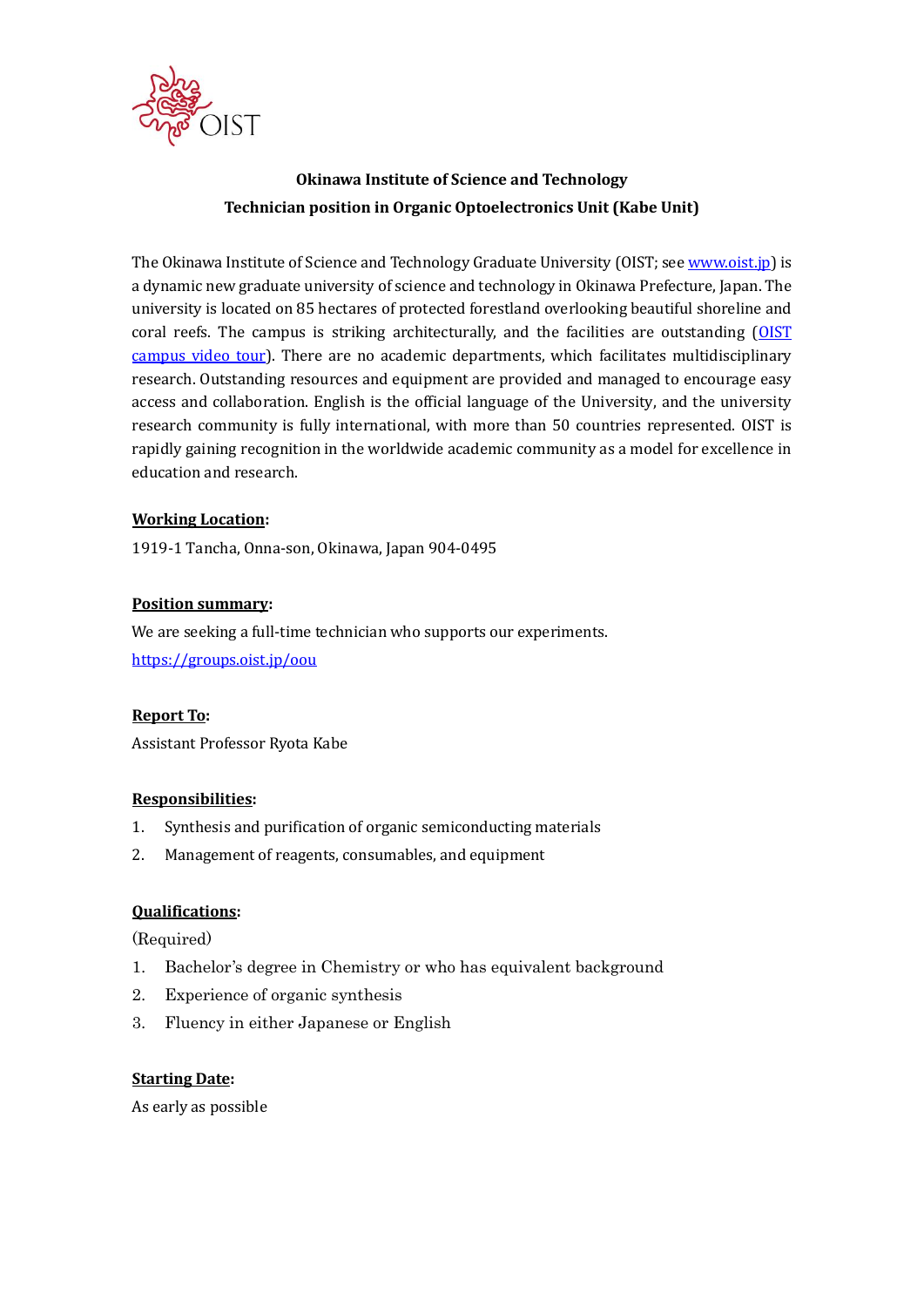

# **Term & Working hours:**

Full-time appointment until the end of March 2023. This contract may be extended. Working hours: 9:00-17:30 \*Discretionary

# **Compensation & Benefits:**

Compensation in accordance with the OIST Employee Compensation Regulations

Benefits:

- Relocation, housing and commuting allowances
- Annual paid leave and summer holidays
- Health insurance (Private School Mutual Aid http://www.shigakukyosai.jp/ )
- Welfare pension insurance (kousei-nenkin)
- Worker's accident compensation insurance (roudousha-saigai-hoshou-hoken)

# **How to Apply:**

Apply by emailing your Submission Documents combining into one file (MS word or pdf) to: **oou[#]oist.jp** 

(Please replace  $[\#]$  with  $\omega$  before using this email address)

# **Submission Documents**:

- 1. Curriculum vitae (CV). CV must include your email address, educational history, work experience, and lab skills.
- 2. Name and contact information (affiliation, email address, telephone number) of referee(s)
- $\Diamond$  Please be sure to indicate where you first saw the job advertisement.
- $\Diamond$  Prior to the start of employment all new hires are required to successfully complete a background check. Personal information including employment history and academic background should be submitted to third-party administrators after a conditional offer of employment.

# **Application Due Date:**

Application deadline will continue until the position is filled.

# **Declaration:**

 $\Diamond$  OIST Graduate University is an equal opportunity, affirmative action educator and employer and is committed to increasing the diversity of its faculty, students and staff. The University